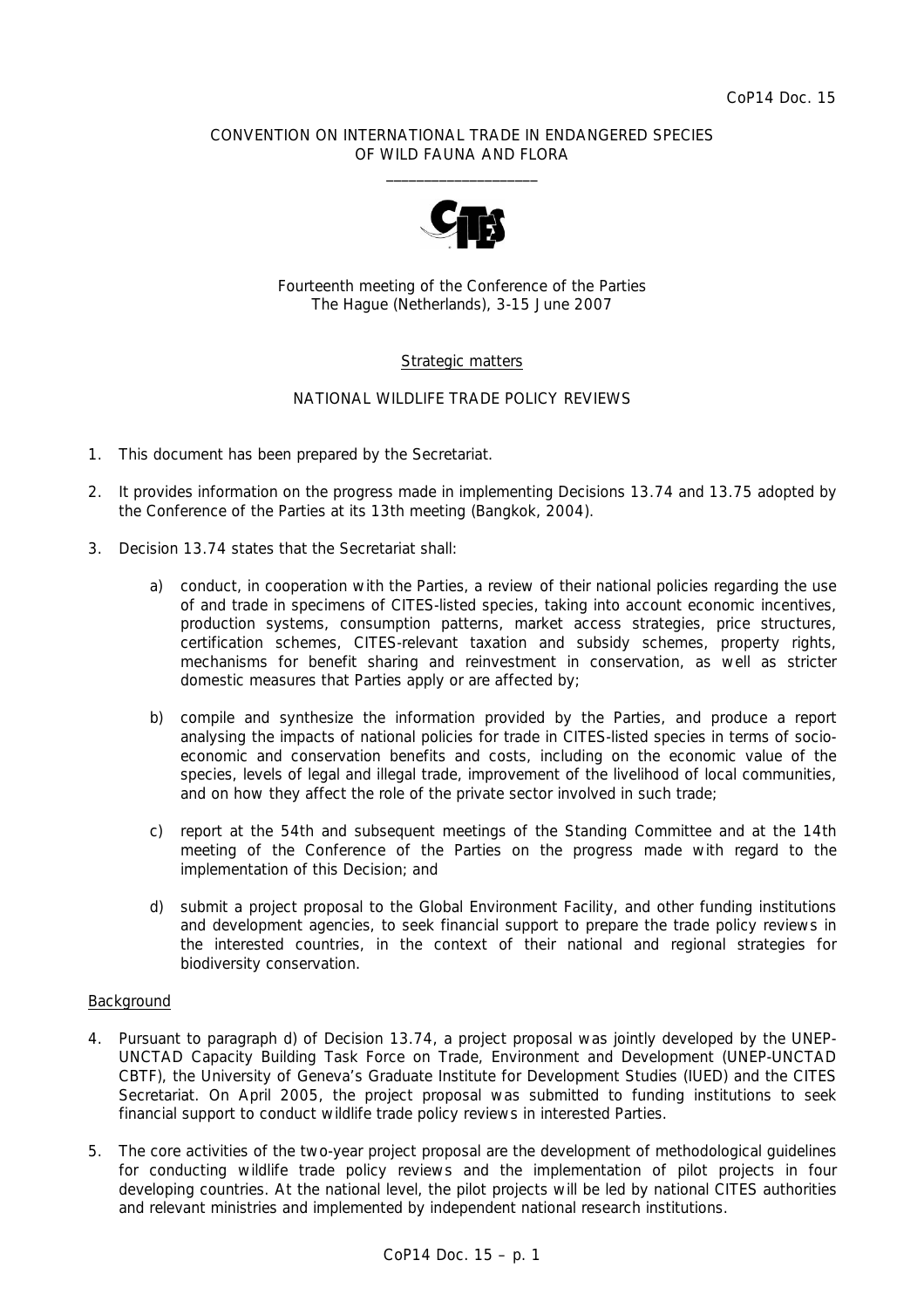- 6. The proposal was presented at the 53rd meeting of the Standing Committee (SC53, Geneva, June July 2005). In September 2005, the Geneva International Academic Network (GIAN) and the European Union through UNEP-UNCTAD CBTF accepted to provide the necessary funds for this proposal.
- 7. In Notification to the Parties No. 2006/036 of 2 June 2006, the Secretariat informed Parties that the project had been approved and financial support to conduct four pilot policy reviews had been secured. The overall project cost is CHF 986,553 and approximately CHF 40,000 will be allocated to each independent national research institution selected by the four developing countries to undertake the policy review.
- 8. The principles underpinning the project proposal are:
	- a) Party-driven: the policy review is a voluntary process conducted by the countries.
	- b) Capacity-building oriented: the project is neither prescriptive nor linked to compliance mechanisms.
	- c) Result-oriented: the project focuses on outcomes that will help the effective implementation of CITES.
	- d) Stakeholder-oriented: Particular importance is attached to stakeholder participation as a crucial element to increase the likelihood that the recommendations arising from the reviews will be accepted and implemented. The range of stakeholders includes organizations of rural poor people, cooperatives and community-level committees, representatives of indigenous people, as well as non-governmental organizations, the private sector, experts, relevant national and international organizations, and government bodies.
	- e) Interdisciplinary: CITES-related policies and mechanisms are interdependent and involve scientists and policy-makers, traders and consumers, species and people who share the same habitat. In this project there is an effort to strengthen the links between all of these by integrating different disciplines and types of knowledge, including biology, law, economy, other social sciences and traditional knowledge.
- 9. As a first step, the project partners are finalizing a wildlife trade policy review framework (hereinafter referred to as 'framework') that will provide guidelines, methodologies and potential indicators for the wildlife trade policy reviews. Countries will then select and adapt the methodologies to fit local conditions and needs. Concurrently with the implementation of the national projects, IUED will undertake a study to identify and analyse the social elements of wildlife trade policies in the participating countries, and another study to extract the methodological lessons learned from the reviews.
- 10. The outcomes of the reviews, including the IUED studies, will be summarized in a final report. At the conclusion of the project, an international meeting will be organized to validate results and encourage other interested countries to undertake wildlife trade policy reviews.
- 11. The project includes five integrated and complementary activities:
	- a) Development of the framework;
	- b) Analytical research and studies;
	- c) Four pilot policy reviews;
	- d) Training to CITES authorities, national research institutions and relevant stakeholders; and
	- e) Networking with key partners and organizations.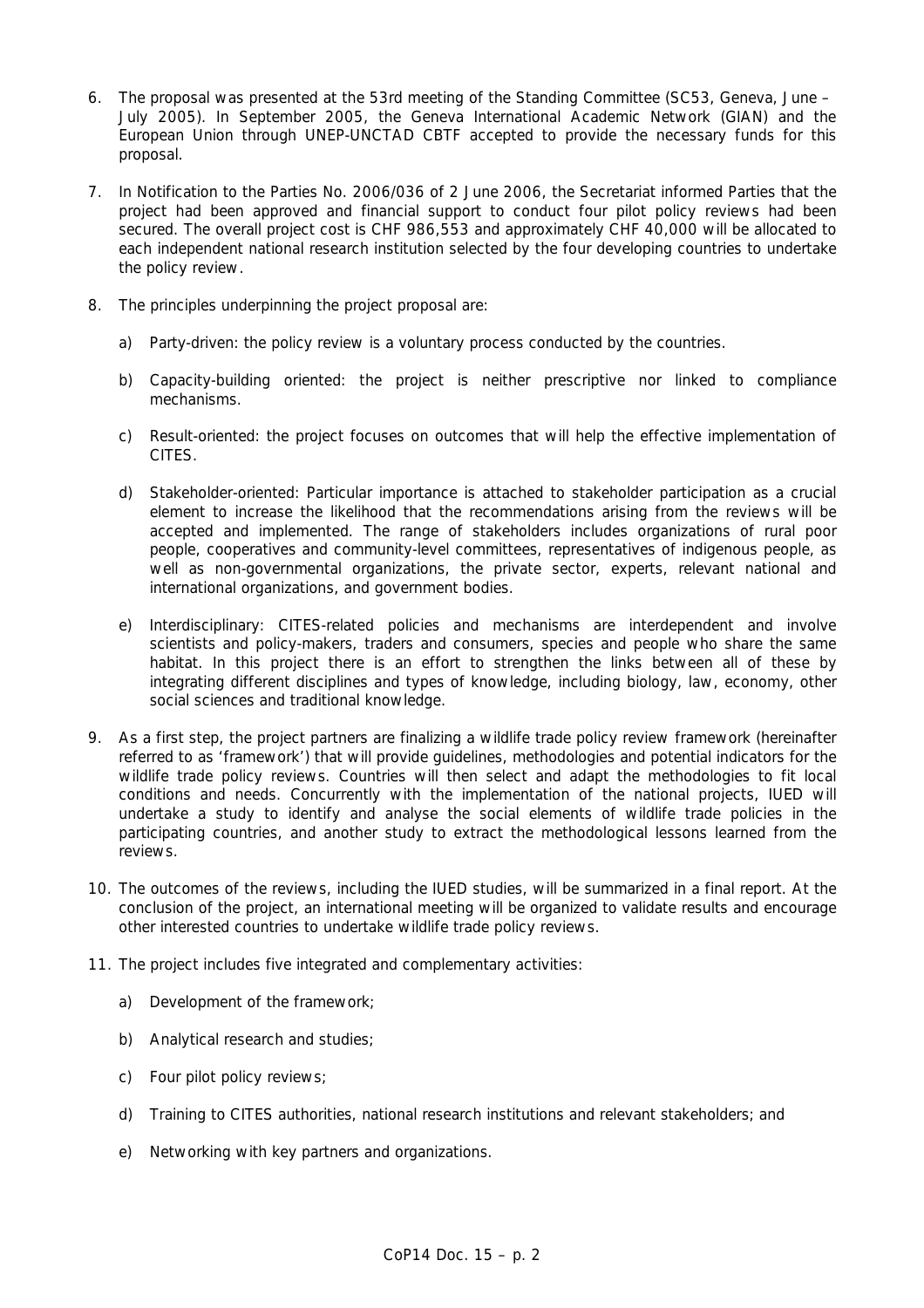## Establishment of a Project Steering Committee

12. The main partners under this project (CITES Secretariat, IUED, and the UNEP-UNCTAD CBTF) have formed a Project Steering Committee and have met regularly since January 2006. The main discussion points at these meetings have included, *inter alia*, the project's organizational process [establishment of an International Advisory Group (IAG), organization of a meeting of the IAG, refinement of research objectives, etc.], the identification of criteria for the selection of pilot countries, and the design and development of the framework.

## Establishment of an International Advisory Group

- 13. An International Advisory Group, which comprises 13 experts from governments, international organizations, non-governmental organizations and academic institutions, has been created to advise the Steering Committee and participating countries on the implementation of the project. A list of the IAG members is attached as Annex 2 to this document.
- 14. The IAG members have specifically agreed to:
	- a) Provide advice and comments on the refinement of the framework;
	- b) Provide guidance, as needed, on implementation of the project;
	- c) Review and comment on draft national project reports; and
	- d) Provide advice on the final conclusions of the whole project and recommend next steps.

## Development of the framework

- 15. The Steering Committee convened the first meeting of the IAG on 19 and 20 June 2006 to obtain comments and advice on the first draft of the framework. IAG members discussed the various steps outlined in the draft framework, including: the general policy overview; the scope of the impact identification; criteria, indicators and methodologies to be used in the analysis; and, when appropriate, the development and evaluation of policy reforms.
- 16. As a first step, the Steering Committee supported by the IAG developed an initial framework providing guidelines and optional methodologies and indicators for conducting the national wildlife trade policy reviews.
- 17 This draft framework went under extensive revisions during 2006 following the discussions held and comments received by the IAG. The final draft contains the following elements:
	- a) A combination of broad policy review and impact identification. One methodological challenge in developing the framework was to decide on how much emphasis should be placed, on the one hand, on conducting a policy review by analysing all the elements mentioned in paragraph a) of Decision 13.74, and on the other hand, on identifying the environmental, social and economic impacts of selected key wildlife trade policy issues following UNEP's experience in this area. An integrated approach is taken in the final draft framework by the combination of both.
	- b) A split between the content and the implementation elements of the policy. To ensure that the review covers not only the wildlife trade policy as written, but also the effectiveness of its implementation, the framework distinguishes between the content of the wildlife trade policies themselves, as well as related policies, and its implementation. Determining the effectiveness of a policy requires that information on both its content and implementation be reviewed.

# Selection of pilot countries

18. Following issuance of Notification to the Parties No. 2006/036, the Steering Committee received statements of interest from seven countries (Bolivia, Colombia, Kazakhstan, Madagascar, Nicaragua, Uganda and Viet Nam). From these applications, four pilot countries (Madagascar, Nicaragua,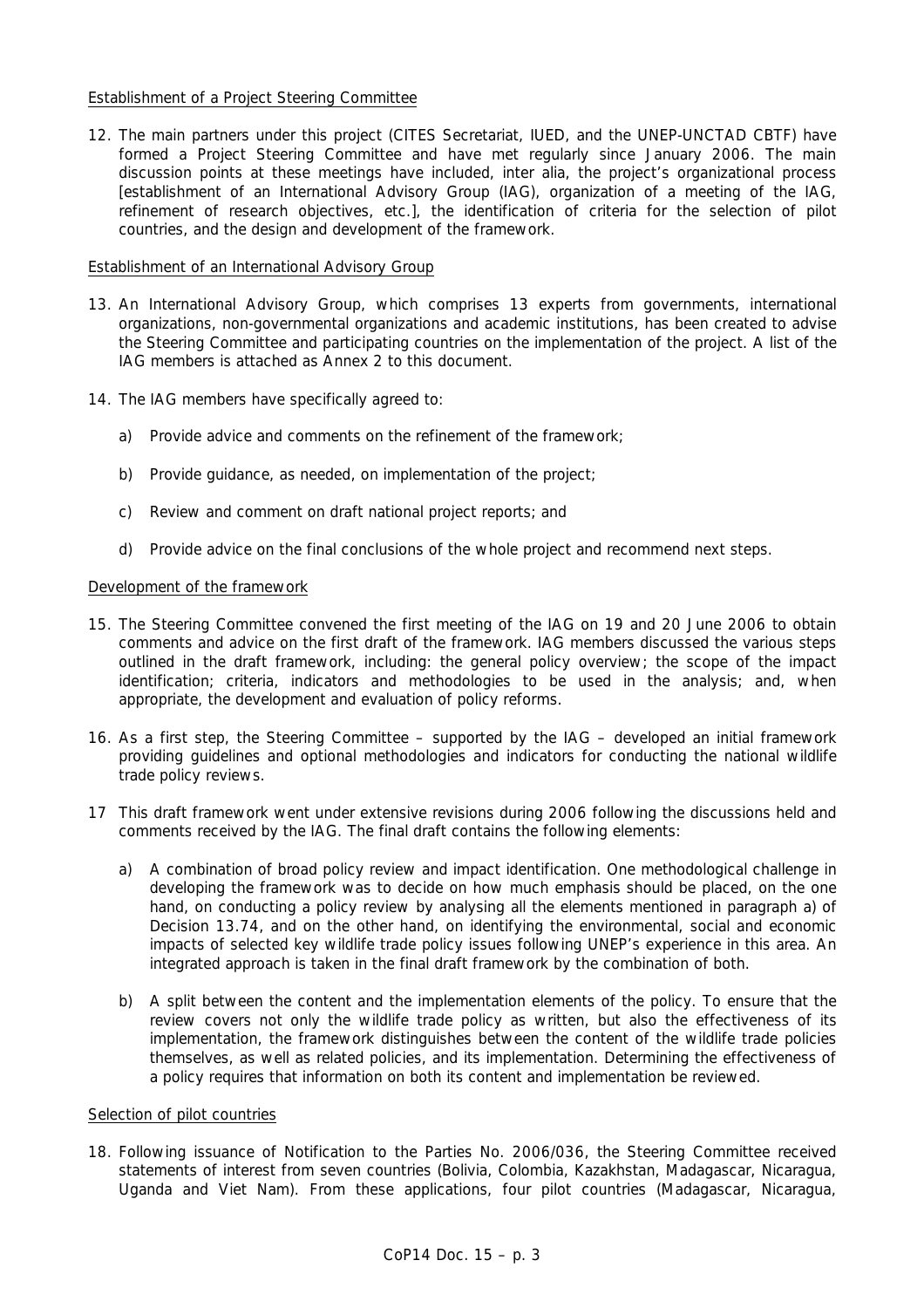Uganda and Viet Nam) were selected on the basis of IAG recommendations and the project proposals submitted by the countries. Criteria for this selection comprised:

- a) Significant country interest in undertaking a wildlife trade policy review;
- b) Mega-biodiversity and significant volumes of wildlife trade in CITES-listed species;
- c) Existence of institutional capacity to undertake the review project;
- d) Opportunities for cooperation with institutions undertaking wildlife trade projects in the country or region; and
- e) Balanced geographical representation.

### Other interested Parties

- 19. The Secretariat encourages other interested Parties to prepare and submit project proposals to funding institutions to seek financial support to prepare their trade policy reviews, in the context of their national and regional strategies for biodiversity conservation.
- 20. If additional funds were to be identified, more project countries could be supported, giving priority to the three interested Parties that were not selected in the first round. Some countries might also be willing to undertake the review at their own expense.

### Importing countries

- 21. At SC53, the Depositary Government suggested that consumer countries be included in the review. This would facilitate better understanding of wildlife trade policy at both ends of the international wildlife trade (supply and demand). External funds are not available for such a review but the Project Steering Committee has approached several developed countries to see whether they would be interested in undertaking a wildlife trade policy review with their own funding. So far, a Party (Switzerland) and a regional agreement (the European Union) have expressed interest.
- 22. With an invitation and support from the European Commission, the Secretariat was able to participate in the 'Expert Workshop for EU-CITES Authorities on EC Legislation on Wildlife Trade: Experiences, Challenges and Future Perspectives' held from 13 to 17 November 2006 in Vilm, Germany. The workshop was part of a study on the effectiveness of the current EC Wildlife Trade Regulations. The study includes an analysis of Member States' needs, legislative and non-legislative options for addressing those needs, and an assessment of the potential impacts of those options, including a cost/benefit analysis and an examination of socio-economic effects. The Secretariat explained the work being undertaken under the pilot project and invited Member States and the Commission to consider making use of certain analytical criteria considered under the project.

## Capacity-building workshop in Geneva

23. The Steering Committee will convene a three-day capacity-building workshop for national project participants in Geneva from 26 to 28 February 2007. Three participants from each selected country will be sponsored to attend the workshop. The aim of this workshop is to create a shared understanding of the overall objectives and expected results of the project, the methodology suggested in the framework, and to identify key challenges that may arise during the national wildlife trade policy reviews.

### Workshops at the national level and establishment of national steering committees

24. The capacity-building workshop will be followed by project-launching workshops in each of the participating countries. The CITES Secretariat and/or UNEP will attend these workshops to provide support and guidance to country teams responsible for conducting the reviews. IUED representatives will also be present, principally gathering data for their research studies.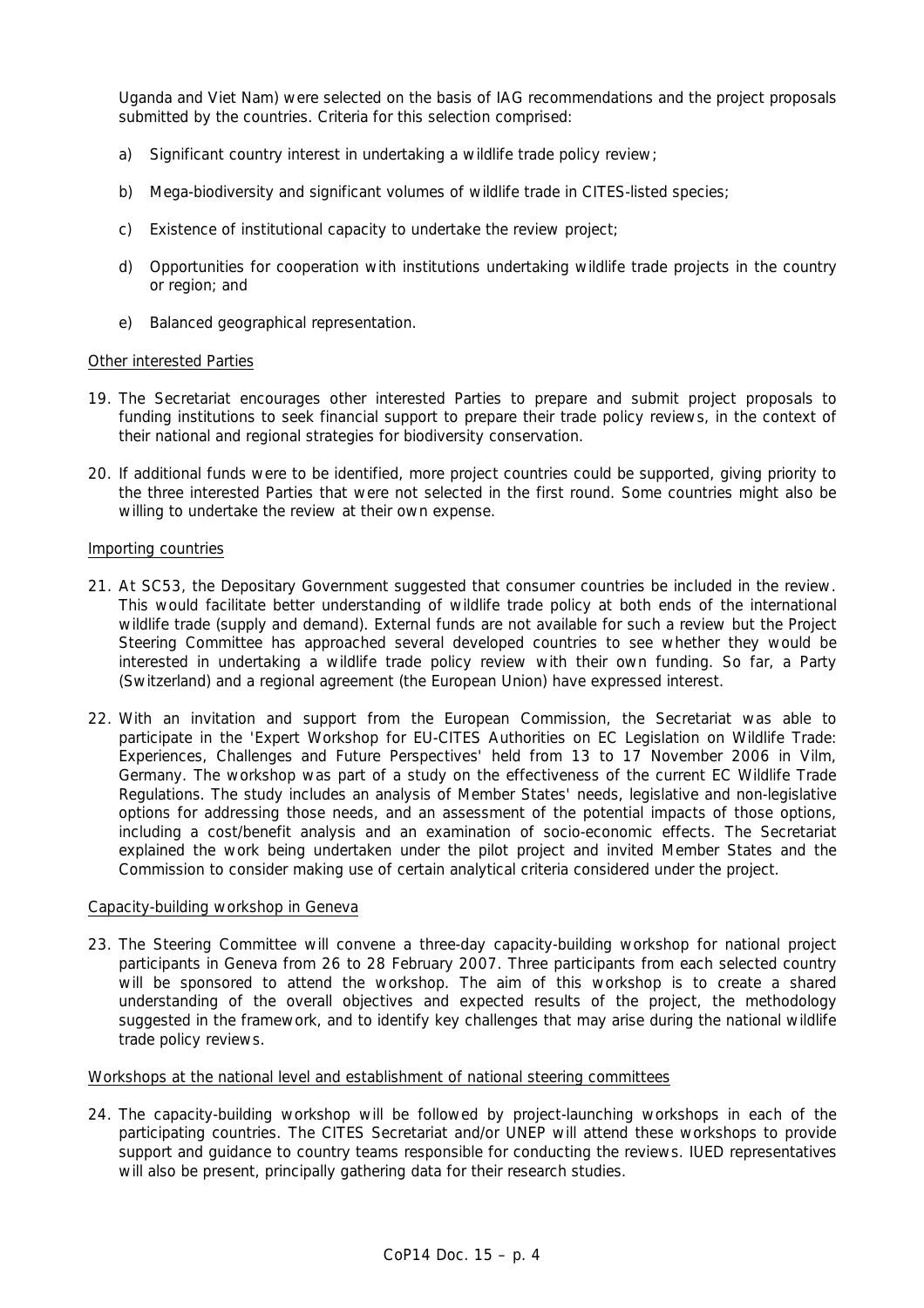## Presentation of first results at CoP14

25. At the request of the Steering Committee and pursuant to paragraph c) of Decision 13.74, a side event will be held during the 14th meeting of the Conference of the Parties to provide an opportunity for participating project countries to share compiled and synthesized information on the initial results from their wildlife trade policy reviews. Also during CoP14, the Steering Committee will meet with members of the IAG so that they can give the participating countries initial feedback on project development and implementation.

### Recommendations

- 26. Interested importing countries are encouraged to carry out national wildlife policy reviews in order to provide a balance view within the project.
- 27. Parties are recommended to include in their biennial reports information on the policy measures listed in paragraph a) of Decision 13.74, building to the extent possible on the suggested framework.
- 28. Feedback is sought on the draft framework and donors are invited to provide financial support to countries interested in preparing these reviews, in the context of their national and regional strategies and action plans for biodiversity conservation.
- 29. The Secretariat proposed that Decision 13.74 be renewed with the following amendments:
	- a) keep paragraphs a) and b);
	- b) renew the deadlines in paragraph c) for reporting to the Standing Committee and the Conference of the Parties; and
	- c) delete paragraph d).
- 30. Financial resources are needed to provide technical assistance to Parties interested in conducting the reviews. Costs associated with relevant Secretariat support are included in the costed programme of work. Financial support, which may be needed by certain countries in order to undertake a wildlife trade policy review, has not been included the costed programme of work but could be estimated at a maximum of 30,000 USD per country.
- 31. Annex 1 to this document contains a series of draft decisions that include the recommendations above and the Secretariat recommends their adoption by the Conference of the Parties.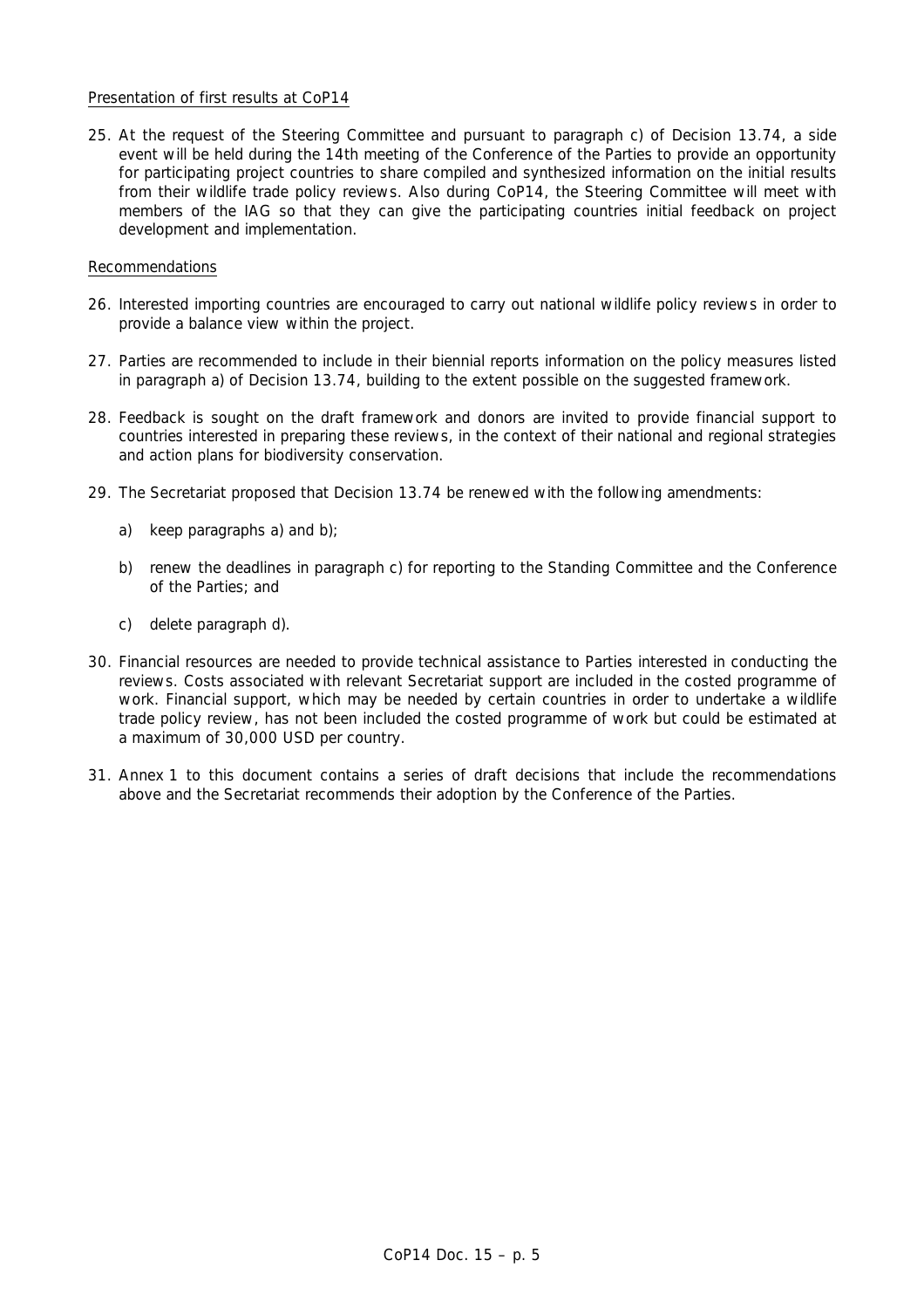# DRAFT DECISIONS OF THE CONFERENCE OF THE PARTIES

#### National wildlife trade policy reviews

#### *Directed to Parties*

- 14.XX Importing countries are invited to carry out national wildlife policy reviews in order to facilitate a better understanding of wildlife trade policy at both ends of the international wildlife trade (supply and demand).
- 14.XX Parties that undertake a wildlife trade policy review should include relevant details in their biennial reports. Other Parties that have not undertaken a wildlife trade policy review, but have experience with the policy measures described in paragraph a) of Decision 14.XX, are invited to include relevant details in their biennial reports.

#### *Directed to Parties and intergovernmental and non-governmental organizations*

14.XX Parties, intergovernmental and non-governmental organizations should provide feedback on the draft of the wildlife trade policy review framework, as well as financial and technical assistance for conducting the national trade policy reviews.

#### *Directed to the Secretariat*

- 14.XX The Secretariat shall, in collaboration with interested producer and consumer Parties:
	- a) conduct, in cooperation with the Parties, a review of their national policies regarding the use of and trade in specimens of CITES-listed species, taking into account economic incentives, production systems, consumption patterns, market access strategies, price structures, certification schemes, CITES-relevant taxation and subsidy schemes, property rights, mechanisms for benefit sharing and reinvestment in conservation, as well as stricter domestic measures that Parties apply or are affected by;
	- b) compile and synthesize the information provided by the Parties, and produce a report analysing the impacts of national policies for trade in CITES-listed species in terms of socioeconomic and conservation benefits and costs, including on the economic value of the species, levels of legal and illegal trade, improvement of the livelihood of local communities, and on how they affect the role of the private sector involved in such trade; and
	- c) report at the 57th and subsequent meetings of the Standing Committee and at the 15th meeting of the Conference of the Parties on the progress made with regard to the implementation of this Decision.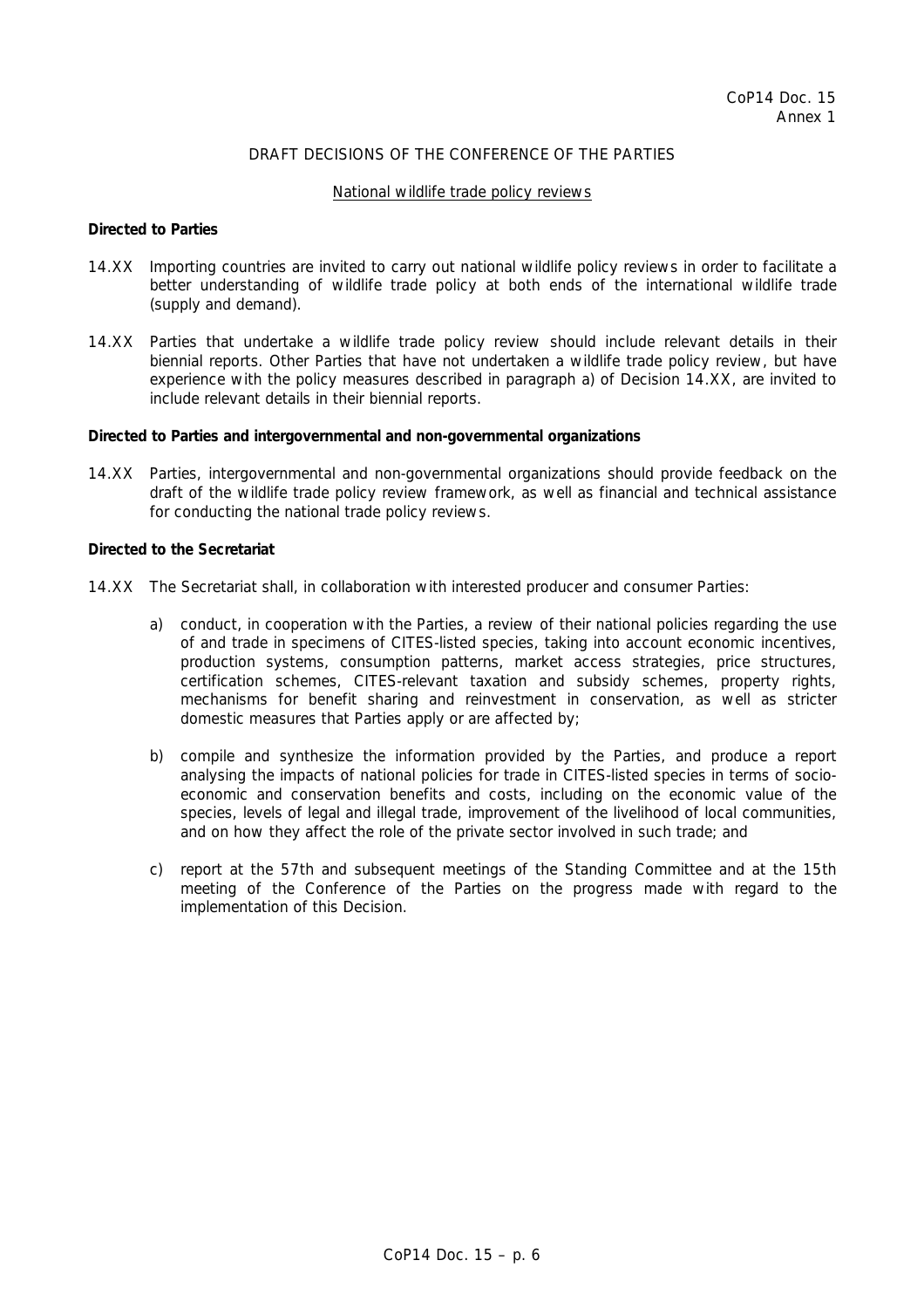# MEMBERS OF THE INTERNATIONAL ADVISORY GROUP

Ricardo Banchs Director de Proyecto Secretaría de Ambiente y Desarrollo Sustentable Dirección de Fauna Silvestre San Martín 459, piso 2 1004 Buenos Aires, Argentina Tel: +54 11 43 48 85 58  $Fax: +54 11 43 48 85 58$ Email: aestiva@medioambiente.gov.ar

Susan Bingi National Coordinator Uganda Export Promotion Board, Biotrade Programme Conrad Plaza, Floor 5, Plot 22 Entebbe Road P.O. Box 5045 Kampala, Uganda Tel:  $+25641230250$ Fax:  $+25641259779$ Email: bingisusan@yahoo.com

Dr Joshua Bishop Senior Advisor – Economics and the Environment IUCN Rue de Mauverney 28 CH-1196 Gland, Switzerland Tel:  $+41$  22 999 02 66 Fax: +41 22 999 00 20 Email: Joshua.bishop@iucn.org

Laurence Boisson de Chazournes Professor Faculty of Law of the University of Geneva Department of Public International Law and International Organizations Uni Mail, 40 Bvd du Pont-d'Arve CH-1204 Geneva, Switzerland Tel: +41 22 379 85 42 Fax:  $+41$  22 379 85 43 Email: Laurence.BoissonDeChazournes@ droit.unige.ch Steven Broad

Executive Director **TRAFFIC** 219 Huntington Road Cambridge CB3 0DL, United Kingdom Tel:  $+44$  1223 277 427  $Fax: +44 1223 277 237$ Email: Steven.broad@trafficint.org

Barney Dickson Head of International Policy Flora and Fauna International Great Eastern House Tenison Road Cambridge CB1 277, United Kingdom Tel: +44 1223 57 10 00 Fax:  $+44$  1223 46 14 81 Email: Barney.dickson@fauna-flora.org Holly Dublin IUCN Species Survival Commission c/o South African National Biodiversity Institute Private Bag X7 Claremont 7735 Cape Town, South Africa Tel:  $+27,21,799,87,64$ Fax: +27 21 797 71 86 Email: holly.dublin@iucn.org Sarah Ferriss Programme Officer CITES, CMS and Species UNEP-WCMC 219 Huntingdon Road Cambridge CB3 0DL, United Kingdom Tel:  $+44$  1223 27 73 14 Fax:  $+44$  1223 27 71 36 Email: sarah.ferriss@unep-wcmc.org Susan Lieberman Director, Global Species Programme WWF International c/o WWF Italy Via Po 25c I-00198 Roma, Italy Tel: +39 06 84 49 73 31 Fax:  $+39068413866$ Email: slieberman@wwfspecies.org James MacGregor Research Associate IIED/TRAFFIC 3 Endsleigh Steet London WC1H 0DD, United Kingdom Tel:  $+442073882117$ Fax: +44 207 388 2826 Email: james.macgregor@iied.org